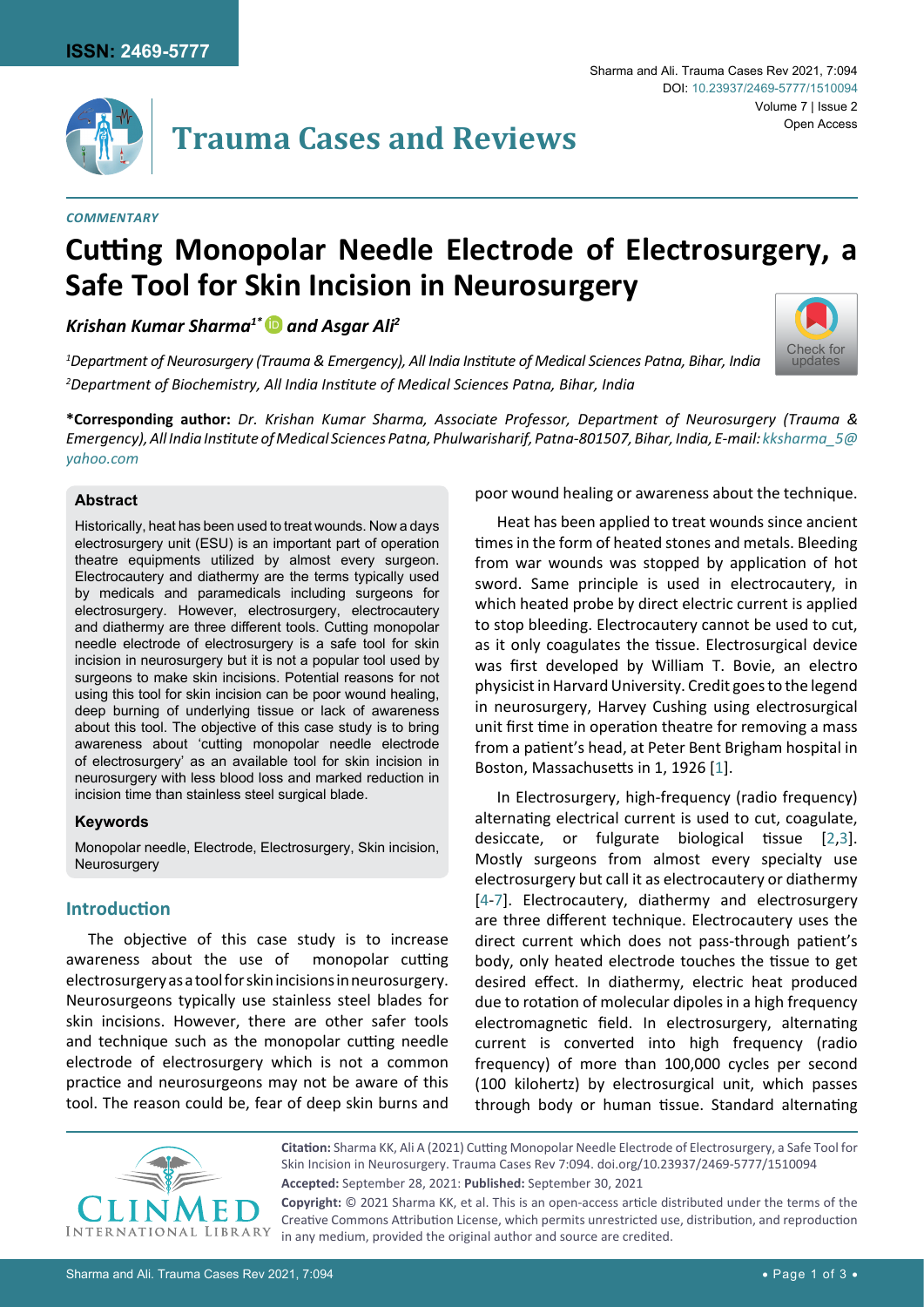<span id="page-1-0"></span>

**Figure 1:** Skin incision with electrosurgery, cutting monopolar needle electrode.



<span id="page-1-2"></span>Ī

**Figure 3:** Skin incision with stainless steel surgical blade.

<span id="page-1-1"></span>

**Figure 2:** Skin incision with electrosurgery, cutting monopolar needle electrode.

electric current at 60 cycle per second stimulates nerves and muscles giving rise to electric shock like effect. Nerve and muscle stimulation ceases at 100,000 cycles per second (100 kilohertz) and there is no electrocution. For electrosurgery, standard alternating electric current is converted into high frequency (radio frequency) by electrosurgical generator also called electrosurgical unit (ESU). Hand piece connected to the ESU, is applied to the tissue for desired effect. Hand piece is either monopolar or bipolar, difference between two is that in monopolar hand piece has one electrode while in bipolar both electrodes are in hand piece. Constant waveform of low voltage generated from ESU gives cutting effect to the tissue, while intermittent waveform of high voltage helps in coagulation.

In monopolar electrosurgery, hand piece is active electrode attached to ESU and requires another electrode called dispersive electrode which is put elsewhere on patient's body. Dispersive electrode is also attached to ESU. Electric circuit in monopolar electrosurgery is composed of ESU, hand piece, patient, dispersive electrode, and back to ESU. In bipolar

<span id="page-1-3"></span>

**Figure 4:** Proper wound healing after suture removal on 7<sup>th</sup> post stitch day, electrosurgery skin incision of [Figure 2.](#page-1-1)

electrosurgery, hand piece is has both electrodes at the tip of a forceps. Current travels through tissue between two tips of bipolar forceps, not through patient.

Technique: Needle electrode of monopolar hand piece on cutting electrosurgery is used for making skin incision. Blunt monopolar hand piece electrode should not be used. Gentle retraction on skin edge is applied to widen gap between skin edges. Vessels are identified and coagulated by bipolar forceps before cutting. Bleeding and blood oozing out from cut skin edges is remarkably less with skin incision by monopolar cutting needle electrode of electrosurgery (as shown in [Figure](#page-1-0)  [1](#page-1-0) and [Figure 2](#page-1-1)) while more in a skin incision made by stainless steel surgical blade ([Figure 3\)](#page-1-2). No normal saline or xylocaine infiltration is required in subcutaneous plain before putting skin incision with monopolarcutting electrosurgery. Incision in fascia is also made with needle electrode. Surgical wound made by needle monopolar cutting electrosurgery showed proper healing of wound after stitches removal on 7th post stitch day (as shown in [Figure 4](#page-1-3)).

Initially, electrosurgery was used for haemostasis